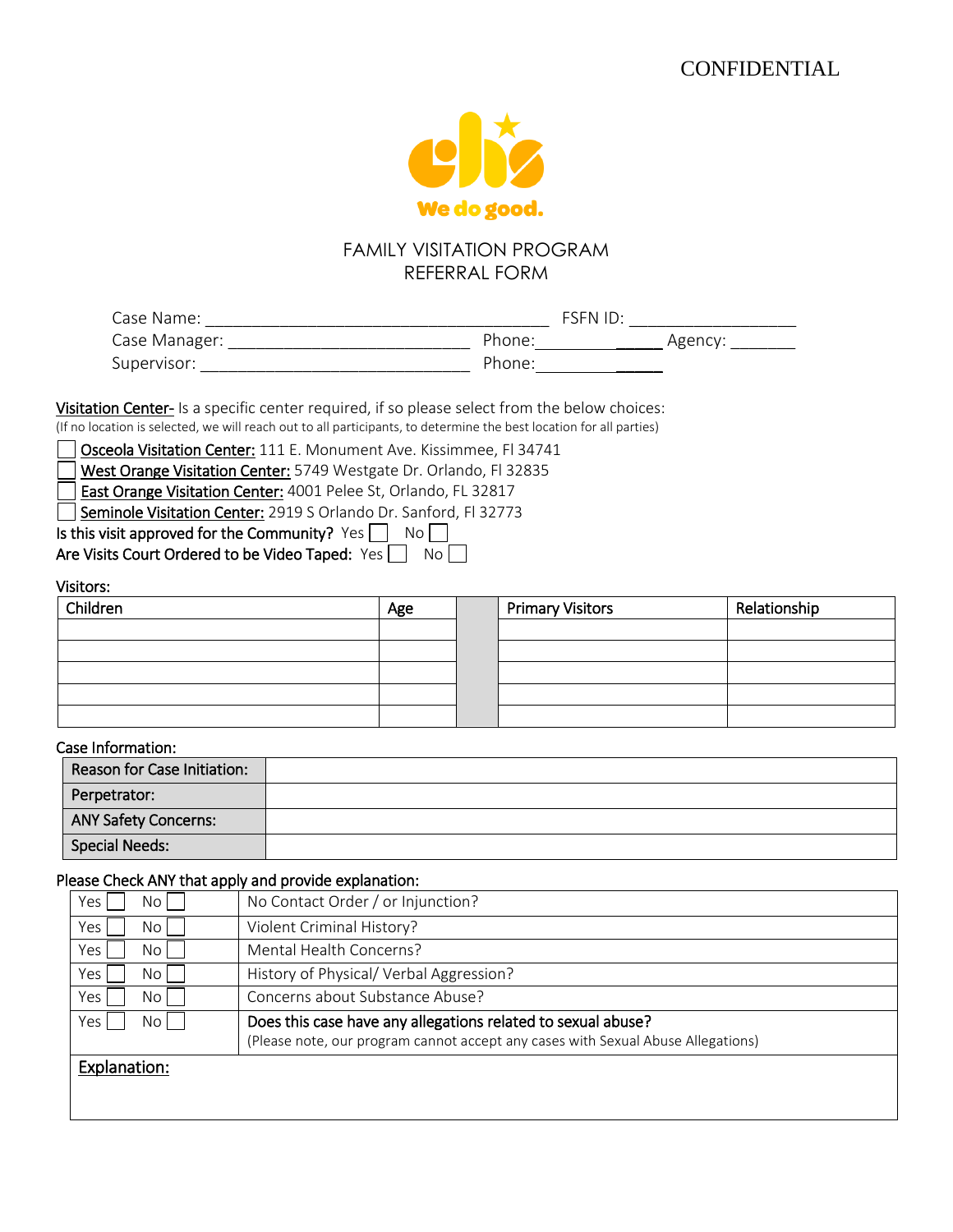

## Placement Information:

| Child | Caregiver | Relationship   Address | <b>Phone Number</b> |
|-------|-----------|------------------------|---------------------|
|       |           |                        |                     |
|       |           |                        |                     |
|       |           |                        |                     |
|       |           |                        |                     |
|       |           |                        |                     |

# Demographic Information:

| Child | <b>DOB</b> | SS# | Sex | Race |
|-------|------------|-----|-----|------|
|       |            |     |     |      |
|       |            |     |     |      |
|       |            |     |     |      |
|       |            |     |     |      |
|       |            |     |     |      |

| Visitor | <b>DOB</b> | SS# | Sex | Race   Address | <b>Phone Number</b> |
|---------|------------|-----|-----|----------------|---------------------|
|         |            |     |     |                |                     |
|         |            |     |     |                |                     |
|         |            |     |     |                |                     |
|         |            |     |     |                |                     |
|         |            |     |     |                |                     |

| Any history of conflict between<br><b>Visitors and Caregivers?</b> | No <sub>1</sub><br>Yes J<br>Explanation: |
|--------------------------------------------------------------------|------------------------------------------|
| Is a Monitored Exchange Required?                                  | No<br>Yes l                              |